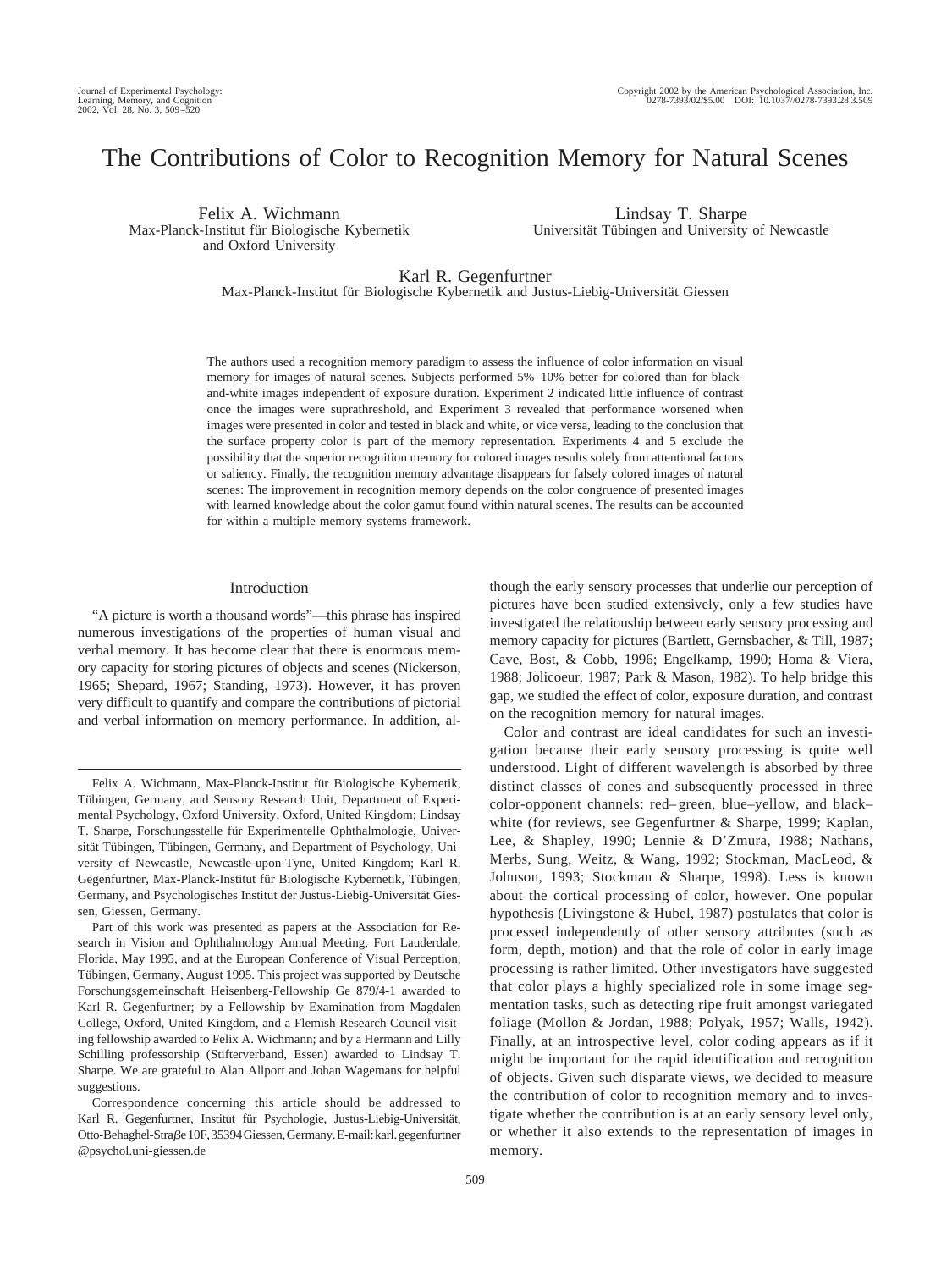#### *Color in Object Identification and Classification*

Several studies have investigated the role of color information for object identification and classification. Generally, color is found to have little influence on object identification and classification, except for (slightly) faster object naming (Biederman & Ju, 1988; Cave et al., 1996; Davidoff & Ostergaard, 1988; Joseph & Proffitt, 1996; Ostergaard & Davidoff, 1985; Seamon et al., 1997). Ostergaard and Davidoff (1985) found a significant effect of color on object naming latencies using color versus black-and-white photographs of objects—provided that objects were presented in their natural color—but the magnitude of the effect, although statistically significant, was small. In an influential article, Biederman and Ju (1988) failed to find any such beneficial effect when measuring naming and verification latencies during object recognition comparing color photographs with line drawings. Wurm, Legge, Isenberg, and Luebker (1993) found that the addition of chromatic information both decreased the reaction time during object recognition and increased the recognition accuracy when comparing luminance-matched gray-scale and color photographs, but, again, effect size was comparatively small.

In Wurm et al.'s (1993) study, the advantage for colored images in their experiment was independent of the diagnosticity of the color of an object, that is, whether the color is intricately linked to the identity of an object (e.g., ripe bananas tend to be yellow). This finding, they argued, points toward a sensory (early) rather than a cognitive (late) locus of the superior recognition performance. Humphrey, Goodale, Jakobson, and Servos (1994) conducted a series of experiments using normal observers as well as a patient with visual form agnosia. They, too, found that chromatic information facilitated object naming. But, unlike in Wurm et al.'s study, the naming advantage was linked to color diagnosticity in Humphrey et al.'s (1994) study:

We found, however, that the presence of colour speeded naming of the naturally coloured objects but not the artificially coloured objects relative to conditions without colour. This result suggests that the influence of colour is occurring at a higher level of visual analysis where the knowledge of object properties is represented. (p. 1473)

Similar conclusions were reached by Joseph and Proffitt (1996) who found that the stored color knowledge about an object was more influential in object recognition than the surface property color of the particular exemplar their subjects were presented with. Similarly, Mapelli and Behrmann (1997) concluded that perceptual or surface color only aids object recognition if shape cues are ambiguous and that the color advantage is one of top-down (cognitive) color knowledge, not sensory surface information, under such circumstances.

The current view on color in object identification is aptly summarized by Hanna and Remington (1996): "In general, color confers an advantage either when it is strongly associated with an object's identity or when sufficient processing time is allowed that the object enjoys conceptual, not perceptual, processing" (p. 323).

The independence of color information and object identification is consistent with edge-based accounts of object recognition (Biederman, 1987; Lowe, 1985; Marr, 1982). Biederman's (1987) volumetric primitives (geons) or Lowe's (1985) wire-frame-based image representation codes are direct descendants of Marr's (1982) computer-vision inspired notion of early vision's task being

to provide a symbolic, discrete representation of the visual world in terms of achromatic edges, lines, and junctions. Such edgebased accounts assume that segmentation is done on the luminance image and that color and other surface properties like shading and texture are "filled in" after the initial parsing operation has been completed, aiding object recognition only under conditions of image degradation or ambiguity, and if sufficient processing time is allowed.

Further evidence for edge-based accounts of object recognition stems from priming studies finding that priming is insensitive to surface features, particularly color (Cave et al., 1996; Seamon et al., 1997). Finally, Stefurak and Boynton (1986), Zimmer (1993), and Hanna and Remington (1996) all found that color and form appear to be coded independently by showing that subjects were generally very bad at remembering the color in which objects were initially presented, even if they recognized them as having been presented before.

## *Color in Recognition Memory*

A second line of inquiry into the role of color in visual cognition has been directed toward recognition memory of images and natural scenes as opposed to identification, naming, or classification of isolated objects. It has become clear that there is enormous memory capacity for storing pictures of objects and scenes (Nickerson, 1965; Shepard, 1967; Standing, 1973). Borges, Stepnowsky, and Holt (1977) found that, for adults, recognition memory was better for colored pictures and words of objects than for blackand-white versions. However, the pictures in the study were not matched in their luminance. Further, instead of having to perform a straightforward recognition test, subjects were presented with the name of an object and asked whether they previously had seen such an object and, if yes, in which mode (color photograph, black-and-white photograph, or word). However, Anglin and Levie (1985) failed to find any recognition memory advantage for color photographs over black-and-white photographs. Again, however, the luminance distributions of the colored and black-andwhite pictures were not matched. Furthermore, they intermixed the photographs with words of objects and line drawings, possibly encouraging the subjects to use verbal encoding schemes, which would tend to abstract away from surface features like color. Thus, features of the experimental design of both the Borges et al. and Anglin and Levie studies make it difficult to draw clear-cut conclusions about the importance of color for image recognition.

Homa and Viera (1988) found a clear advantage in retention of color photographs over black-and-white photographs and elaborated and nonelaborated line drawings of semantically related images. Homa and Viera's main independent variable was retention interval (ranging from immediate recall to a 12-week delay). They concluded that at least some surface information must be stored in memory to account for the superior recognition performance of color photographs over black-and-white ones. Suzuki and Takahashi (1997), too, found a significant recognition memory advantage for color pictures of urban scenes over black-and-white photographs, both during immediate recall and, even more pronounced, after a 1-week retention interval.

The problem of the nonmatched luminance distributions of the color and black-and-white images none withstanding, the experimental support for a role for color in recognition memory is in line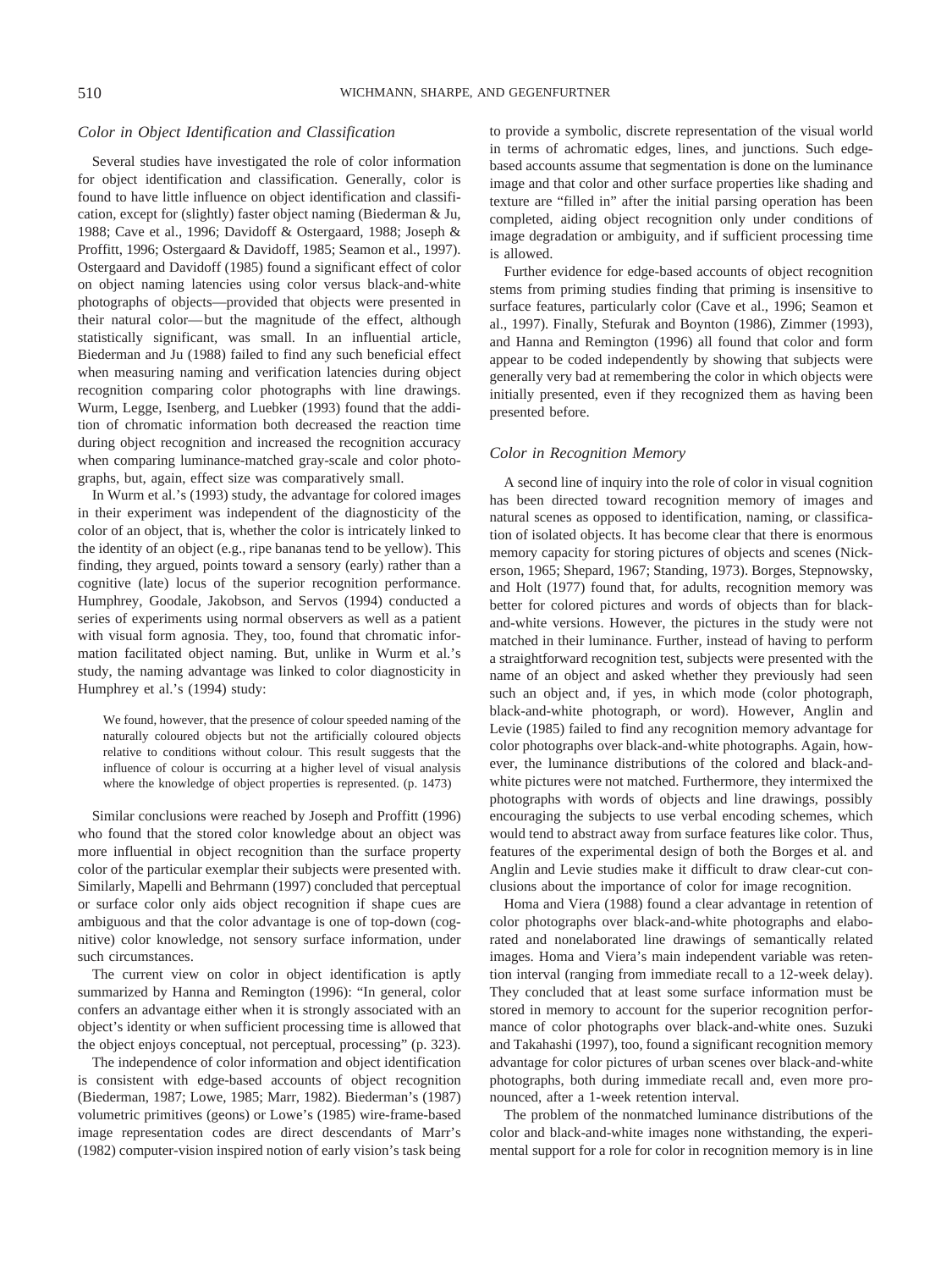with surface-based models of early visual processing (e.g., Farah, 1990; Farah, Rochlin, & Klein, 1994). Surface-based theories argue that surface properties such as color and texture together with contour information are processed in parallel and all contribute, at an early processing stage, to the internal visual representation of the world.

#### *Multiple Memory Systems*

Object identification and classification fail to show a significant involvement of color information, supporting edge-based accounts of object recognition. Conversely, color recognition experiments of natural scenes appear to show a color recognition memory advantage, in line with surface-based theories. Schacter and Cooper's (Cooper & Schacter, 1992; Cooper, Schacter, Ballesteros, & Moore, 1992; Schacter, Cooper, & Delaney, 1990; Schacter, Cooper, Delaney, Peterson, & Tharan, 1991) distinction between a *structural description system* and an *episodic memory system* as two—not necessarily exhaustive—components of a multiple memory system might offer a reconciliation of the literature. Object recognition and identification of isolated objects might predominantly tap into a (perhaps view-independent) edge-based, structural object recognition memory system. Recognition memory for natural scenes providing rich surface information might, however, tap into a more surface-based episodic memory system, in which the surface attribute color might well be part of the memory representation. We term this advantage for color in (episodic) recognition memory for natural scenes as *cognitive facilitation*, because its locus is subsequent to sensory processing: it arises from the representation of color within memory.

One important caveat is that performance in a recognition memory experiment—in the absence of a formal theory of similarity boils down to the experimenter's choice of distractors during recall (see Carmichael, Hogan, and Walter, 1932; Daniel, 1972; Snodgrass & McCullough, 1986; Standing, 1973). For the experiments reported in this article, pilot studies ensured that, overall, recognition memory performance was approximately 80% correct under the most favorable conditions (to avoid floor and ceiling effects). This indirectly verified our picture selection procedure (described below) in that it ensured an adequate level of "psychological similarity" between all images used, a crucial prerequisite for a recognition memory study.

#### *Color in Image Segmentation*

One striking difference between the object recognition and identification studies on the one hand, and the natural scene recognition memory experiments on the other, is that, for the object studies, the to-be-recognized categorized or remembered objects were presented in isolation against a uniform background. A possible evolutionary advantage for color over luminance-based vision may lie, however, in superior segmentation of objects from textured backgrounds (Davidoff, 1991; Polyak, 1957; Walls, 1942). The hypothesized role of color in image segmentation is not inconsistent with results from the visual search literature in which color is reported to be one of those stimulus characteristics that lead to fast segmentation ("pop out"), or a "parallel search" (e.g., Treisman & Gelade, 1980; Treisman & Gormican, 1988; Wolfe, Cave, & Franzel, 1989; but also see Geisler & Chou, 1995).<sup>1</sup>

Furthermore, recent computer-vision algorithms that combine chromatic and luminance information to derive a meaningfully segmented representation of visual scenes appear to be more successful than those that only use luminance information (Healey, 1989, 1992; Lee, 1990; Perez & Koch, 1994).<sup>2</sup>

Thus, it is conceivable that color helps the visual system to parse (complex) images both faster and more efficiently, achieving superior segmentation into separate, identifiable objects, and thereby aiding the semantic "tagging" of visual objects. This is likely to result in better recognition for colored images because of their "richer" representation in memory. Such a segmentation-based facilitation of recognition memory found with natural scenes would, hence, not be due to color being part of the memory representation even within the episodic memory system (which we call a cognitive facilitation). We will refer to this possible advantage of color in recognition memory henceforth as a *sensory facilitation,* because it is assumed to happen at an early level of visual processing—physiologically, psychologically, and in terms of processing time.

Hence, a demonstration of superior memory for colored natural scenes in itself does not prove that color is part of the memory representation. In line with this reasoning, Suzuki and Takahashi (1997) reported that recall for the color mode of pictures is worse than recognition itself, suggesting that memory for color per se is not the only source of the color recognition superiority, but that other factors, perhaps improved image segmentation or increased distinctiveness of features highlighted by color, contribute to the enhanced recognition memory (Hanna & Remington, 1996; Stefurak & Boynton, 1986; Zimmer, 1993).

Finally, if color's sensory contribution to recognition memory is due to improved image segmentation, then it may not be surprising that Humphrey et al. (1994) and Joseph and Proffitt (1996) failed to find much sensory facilitation owing to color: their stimuli were, in fact, already segmented away from the background. To avoid such complications in our experiments, we chose images of natural scenes as stimuli. In these scenes, one or more objects were embedded in their natural backgrounds.

# *Experimental Rationale*

Although the multiple memory system hypothesis could in principle reconcile a large part of the literature on the influence of color information on visual cognition, several important issues need to be addressed.

First, the superiority of color recognition memory for natural scenes needs to be demonstrated using carefully luminancematched color and black-and-white images (Experiment 1). Second, because of the difficulty in defining contrast for chromatic

<sup>&</sup>lt;sup>1</sup> It should be noted that it is difficult to compare different visual cues without converting them into the same "currency" within which comparisons will then be meaningful. Such conversions, however, are far from straightforward.

<sup>&</sup>lt;sup>2</sup> Clearly, the success of the latest machine-vision algorithms cannot be taken as direct evidence for any color involvement in human image segmentation, but the results might at least be considered. Indeed, many of the currently espoused cognitive models of visual processing are firmly rooted in (older) machine vision, a point previously made by Humphrey et al. (1994, p. 1458) and Brodie, Wallace, and Sharrat (1991).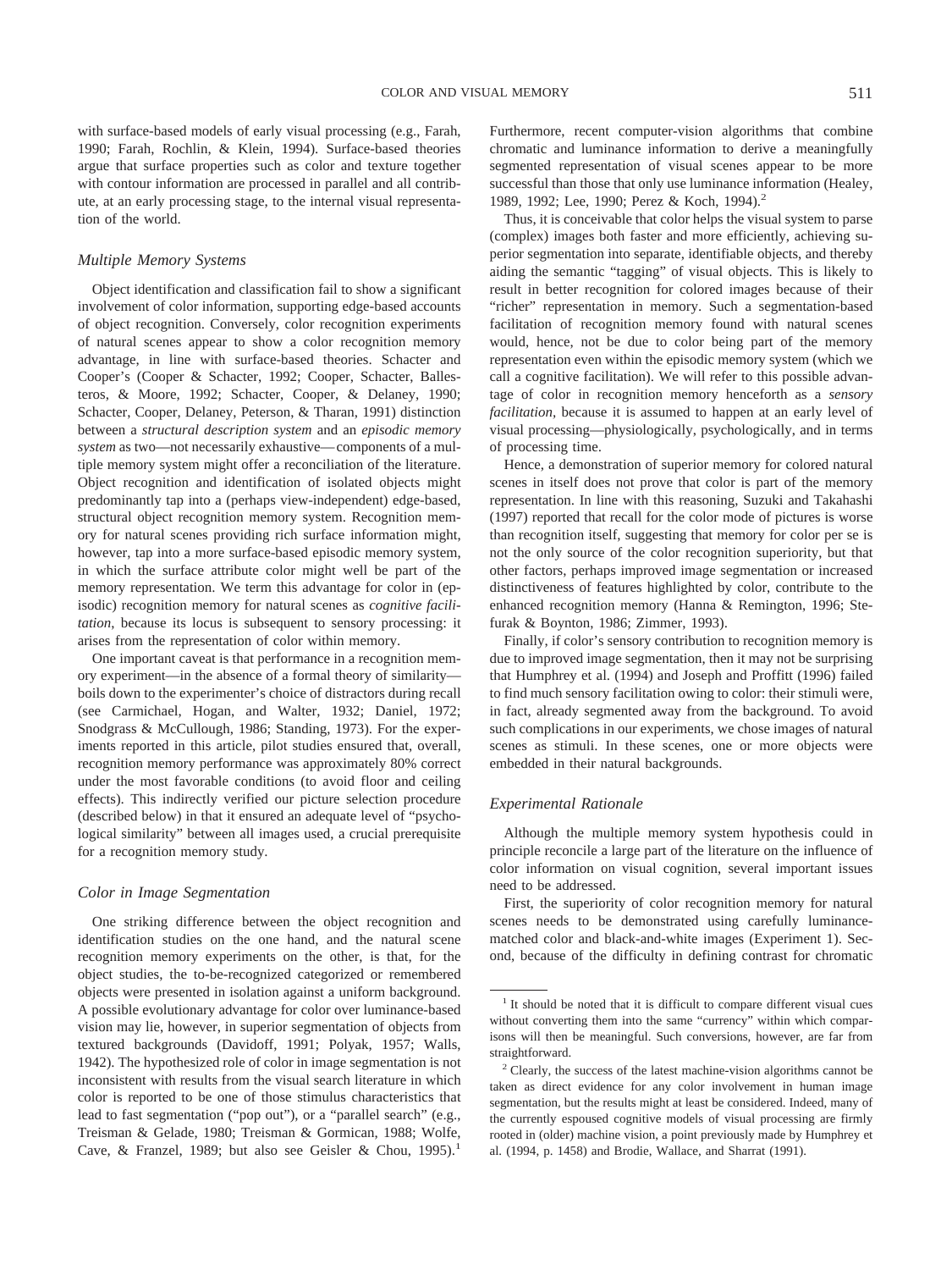stimuli, the effect of image contrast on recognition memory has to be explored to exclude the possibility that superior recognition memory for colored images actually stems from contrast artifacts (Experiment 2). Third, to demonstrate that the surface feature color contributes to the superior recognition memory performance because it is part of the (episodic) memory representation (cognitive facilitation), presentation and query color have to be varied independently. If improved color recognition memory is solely a result of the superior image segmentation process (sensory facilitation)—highlighting important features, or allowing the extraction of more objects to be streamed into the object recognition system (cf. Suzuki & Takahashi, 1997)—then the query color should not matter, and superior recognition memory should result from the presentation of color images during the study phase, independent of query color, given sufficient processing time during the query phase (Experiment 3). Fourth, color is well known to be a highly "salient" visual surface feature (Davidoff, 1991). Experiments need to be conducted to disentangle color memory effects from attentional or salience effects (Experiment 4). Finally, we explore the issue of color diagnosticity and again of attentional effects in an experiment comparing natural scenes colored using false or their "true" colors (Experiment 5).

In all five of our experiments, the query phase commenced immediately after the study phase. According to the results obtained by Suzuki and Takahashi (1997), this is a conservative procedure to adopt: The relative improvement of color over blackand-white photographs increased with retention interval in their study.

From a less cognitive and more sensory viewpoint, we systematically vary several parameters that strongly affect the early sensory processes underlying our perception of pictures—color, presentation time, and stimulus contrast—in Experiments 1–3.

Considered together, the results should help clarify the relation between early sensory processing and memory capacity for pictures (see also Bartlett et al., 1987; Cave et al., 1996; Engelkamp, 1990; Homa & Viera, 1988; Jolicoeur, 1987; Park & Mason, 1982).

#### Experiment 1: Exposure Duration

# *Method*

*Procedure.* The experiment consisted of two phases: A presentation phase, in which subjects were sequentially shown a set of 48 images of the kind shown in Figure 1, and a query phase, in which subjects' recognition memory for the images was tested. For each subject, each of the 48 images were first presented at a duration of either 50, 200, 400, 533, 800, or 1,067 ms, with a 7-s interval between successive images. We ensured that all subjects saw 12 images per category, 6 in color and 6 in black and white—one image per category, color presentation mode, and presentation time. In the immediately following query phase, the same 48 images were randomly intermixed with 48 new images, and the subject's task was to indicate whether he or she had already seen each image during the presentation phase. The query phase was self-paced and each image was presented until the subject gave a response (yes–no answer).

*Stimuli.* The images were chosen from four different categories: green landscapes with fields and trees (Figure 1, upper left), flowers (Figure 1, upper right), rock formations (Figure 1, lower left), and man-made objects (Figure 1, lower right).

Images were not formally screened for category membership, but when asked, subjects were able to assign the images to the different categories without any difficulty. No categorical screening procedure was used simply because there is no formal or computationally successful theory of similarity or category membership that would allow an objective similarity metric to guide the picture selection process (see, e.g., Barsalou, 1989; Herrnstein, 1985; Snodgrass & McCullough, 1986; but also see Edelman,



*Figure 1.* Example images from the four different categories. The top-left image is from Category 1, "green" landscapes of fields and forests around Tübingen; the top-right image is from Category 2, flowers; the bottom-left image is from Category 3, rock formations; and the bottom-right image is from Category 4, man-made objects. All the landscapes were quite similar in color and shape. Flowers differed widely in color, but little in shape. Rock formations were similar in color, but had large variations in shape. The man-made objects had large variations both in color and shape.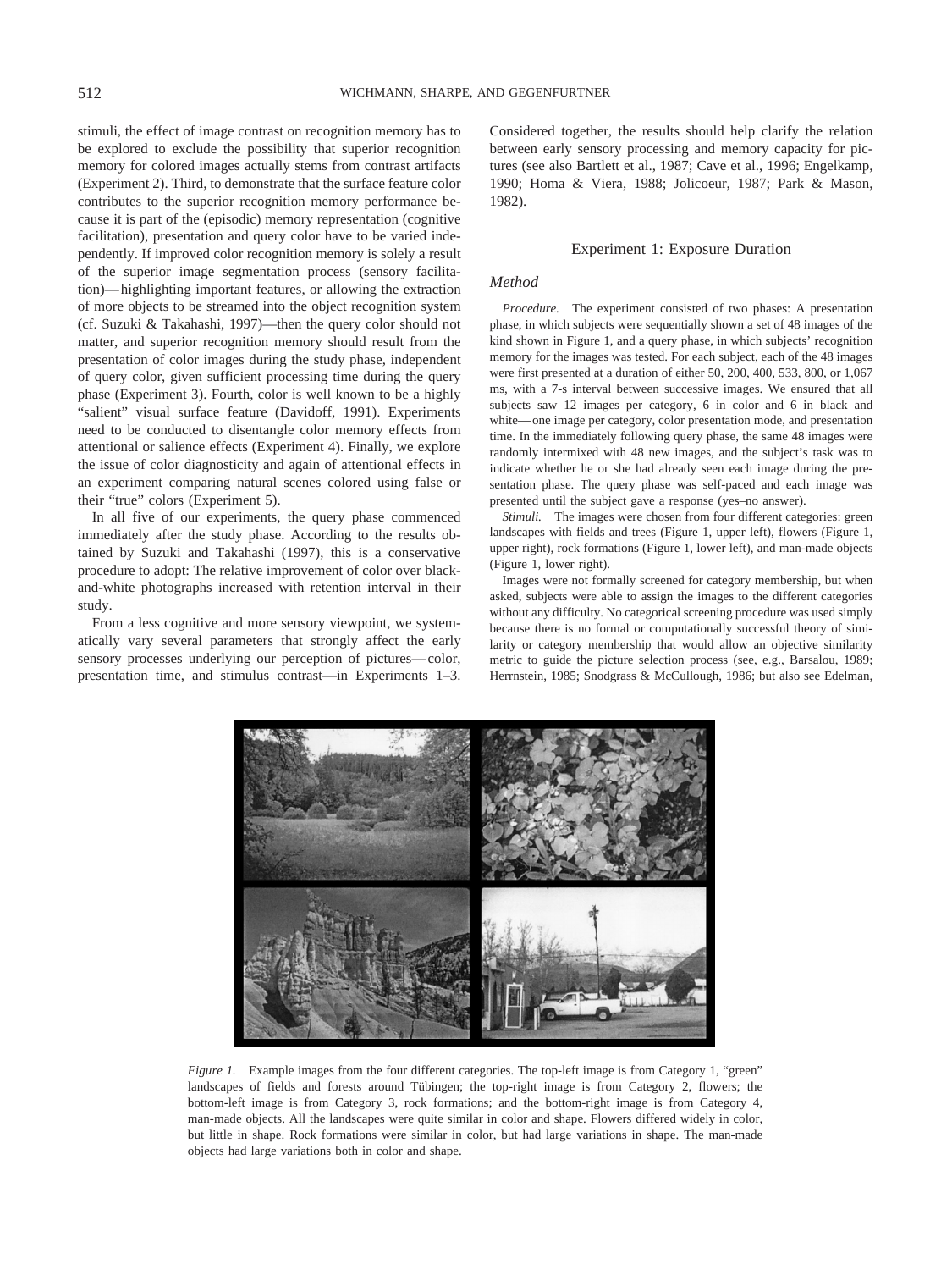1999). Pictures were selected by a procedure similar to that described by Potter (Potter, 1976; Potter & Levy, 1969). As mentioned previously, pilot studies ensured that, overall, the chosen images were correctly remembered approximately 80% of the time at the longest viewing duration. This we take as an indirect verification of our picture selection procedure in that it ensured an adequate level of "psychological similarity" between all the images within a category. Both targets and distractors were randomly and independently chosen for each subject from the set of psychologically similar pictures.

We hypothesized that the critical differences between our categories were that (a) images in Category 1 (landscapes) were all similar in both color (green) and in achromatic structure (i.e., those aspects, such as grass and leaves, the shape and texture of which are easily recognized, and thought to be extracted from the achromatic image); (b) images in Category 2 (flowers) differed greatly in color and very little in their achromatic structure; (c) images in Category 3 (rock formations) differed greatly in achromatic structure but very little in color, and (d) images in Category 4 (man-made objects) differed widely in both color and achromatic structure.

In total, our database of pictures consisted of 96 images, 24 within each of the four categories. In all our experiments and for each subject, 12 images per category were randomly chosen as targets, resulting in a presentation phase of 48 images per subject. The remaining 48 images, again 12 per category, were the set of distractors. Images were randomly assigned to conditions for each subject. Of the set of 48 target images, half were randomly chosen to be presented in color, the other half in black and white. The luminance component of the images was measured and identical under both conditions; the space-averaged mean luminance was approximately 35 cd/m2 . Each image was immediately followed by a mask consisting of pixel blocks randomly chosen from color space for color pictures, and from black-and-white space for black-and-white images. Images that were presented in color (or black and white) during the presentation phase were always presented in color (or black and white) during the query phase. Subjects were told that they were taking part in a recognition memory experiment before the beginning of the presentation phase; the presentation phase took approximately 5 min, and the query phase typically took 15 min to complete.

Experiments were run on a Silicon Graphics Indigo II (Silicon Graphics, Mountain View, CA) workstation with a 24-bit frame buffer. There were 60 refresh cycles per second. Images were presented for 3, 12, 24, 32, 48, and 64 frames, resulting in presentation durations of 50, 200, 400, 533, 800, and 1,067 ms. After the image presentation, a mask was presented for 200 ms, followed by a uniform gray field at the mean luminance.

*Subjects*. Thirty-six students at the University of Tübingen (20–25 years old) served as subjects in this experiment. All of them had normal or corrected-to-normal visual acuity and normal color vision. They were paid for their participation.

## *Results*

Figure 2 shows the results of Experiment 1. The mean hit rate averaged across category, image, and subjects is plotted (*y*-axis) against exposure duration of the images during the presentation phase (*x*-axis). Each data point is based on 144 observations, 4 per subject. There was no difference in the false-alarm rate between luminance (0.169) and color (0.156) distractors, as indicated by the dashed lines at the bottom of the graph (long and short dashes, respectively).<sup>3</sup> Given that no exposure durations could be assigned to the distractors—as they were included in the presentation phase—only hit rates are depicted. An analysis of variance (ANOVA) revealed significant main effects for exposure duration,  $F(5, 175) = 56.83, p < .01$ ; image category,  $F(3, 105) = 17.03$ ,  $p < .01$ ; and presentation mode (color vs. black and white),  $F(1, 0)$  $35$ ) = 2.84,  $p < .01$ . A weak interaction occurred between expo-



*Figure 2.* Proportion of correctly recognized images (hit rate) as a function of exposure duration of the images during the presentation phase.  $B&W = black$  and white.

sure duration and image category,  $F(15, 525) = 1.82$ ,  $p < .05$ . Here, and in all the following data figures, the error bars plotted correspond to plus or minus one standard error.

The effect of exposure duration is typical for transfer to shortterm memory (Gegenfurtner & Sperling, 1993; Loftus, Duncan, & Gehrig, 1992). Performance increases rapidly at first, then approaches an asymptotic level near 500 ms. Further, there are significant differences between image categories. Subjects found the man-made objects easier to recognize (mean correct  $= 86.4\%$ ) than the rock formations (mean correct  $= 73.5\%$ ), flowers (mean correct =  $68.1\%$ ), or green landscapes (mean correct =  $67.8\%$ ) hence, our image selection through our pilot study did not work perfectly in that recognition performance depended significantly on image category. However, given that the mean correct performance was above 65% and below 90% correct for all categories, and therefore neither close to floor nor to ceiling performance, these differences between categories should not influence any of our conclusions. The interaction between exposure duration and image category was mostly owing to the better performance for man-made objects (Category 4) than for the other categories at the very short presentation durations.

The important finding within the context of this article is the effect of color versus black-and-white presentation. In Figure 2, the squares forming the top curve show performance for the colored images, the circles forming the bottom curve show performance for black-and-white images. There is a difference of about 8% between the two conditions, and it is independent of exposure duration; that is, the performance improvement for colored images is the same at all exposure durations tested (between 50 ms and 1 s). The effect size is 0.66 standard deviations.

<sup>&</sup>lt;sup>3</sup> We present our results in terms of the hit rate because of the constant false-alarm rate—given a constant false-alarm rate, other common measures like  $d'$ , or measures correcting for false-alarm rates, yield essentially identical results.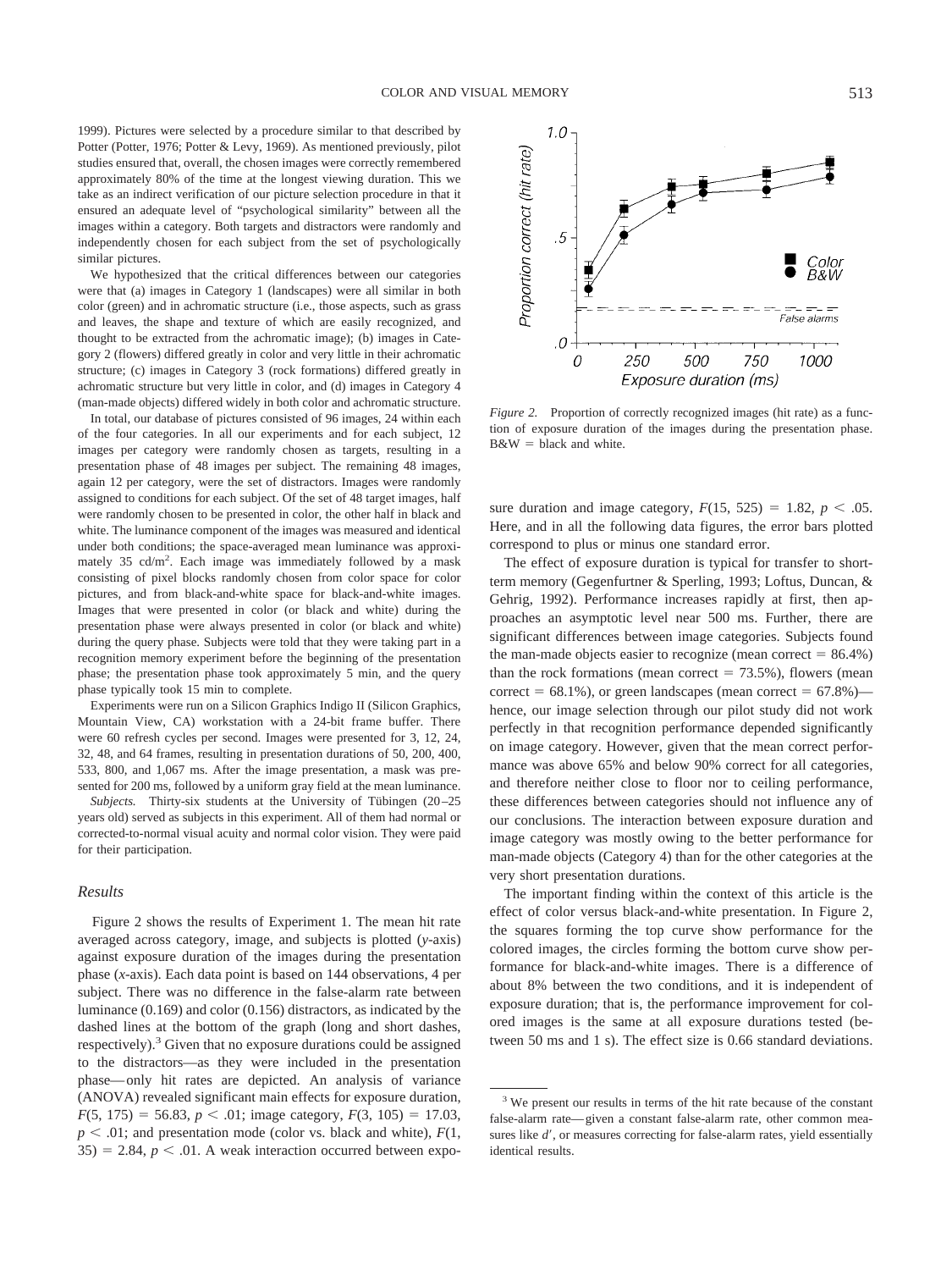#### *Discussion*

These results indicate a strong effect of color on recognition memory. Although a performance improvement of 8% might initially appear rather small, it has to be evaluated within the context of our image selection: Our images were chosen to be difficult to discriminate to avoid ceiling effects. We believe that there is no other image manipulation that could increase the level of asymptotic performance in such a significant fashion.

Figure 3 shows the performance for each category for color (left bar) and black and white (right bar), averaged across all presentation durations. As previously mentioned, performance differed significantly between the different categories. The green landscapes (Category 1) were most difficult to remember, flowers (Category 2) and rock formations (Category 3) were intermediate, and the man-made objects (Category 4) were easiest. However, hit rates are higher for color images in all categories. False-alarm rates were approximately the same for colored and black-and-white images; the level was roughly constant for images of Categories 1, 2, and 3 (green landscapes, flowers, and rock formations, respectively) but was notably lower for images of Category 4 (man-made objects). No interaction was found between image category and presentation condition,  $F(3, 105) = 0.66$ ,  $p > .10$ .

Our expectation when we ran these experiments—and selected the images—was that the influence of color on recognition memory would differ for the different image categories. In Categories 2 (flowers) and 4 (man-made objects), there was a large variation in color between the different images; whereas in Category 1 (green landscapes), the images appeared all predominantly green, and in Category 3 (rock formations), the images were all predominantly reddish brown. However, the ANOVA revealed no interactions between image category and presentation mode nor between presentation mode and exposure duration. To explore this issue in more detail, we looked at performance as a function of the individual images to determine for which images color information is important; that is, for which images there is a reliable and large difference in performance between color and black-and-white presentation mode.

Figure 4 plots hit rate for black-and-white presentations on the *y*-axis against hit rates for color on the *x*-axis for each image averaged across all subjects. The high correlation of 0.63 across all



*Figure 3.* Proportion of hits and false alarms for each image category.  $B&W = black$  and white.



*Figure 4.* Recognition performance for the 96 images used in Experiment 1. The *x*-axis plots the hit rate for a particular image when it was presented in color. The *y*-axis plots the hit rate of the same image when it was presented in black and white. The heavy horizontal and vertical lines indicate the average performance under these two conditions. Different symbols indicate the four different image categories: green landscapes (open squares), flowers (filled triangles), rock formations  $(+s)$ , and manmade objects  $(Xs)$ . The coefficients of correlation between color and black-and-white performance were 0.59, 0.39, 0.67, and 0.68 for the four different categories, respectively, and 0.63 for the overall sample. B&W = black and white.

four categories suggests that about 40% of the whole variance in recognition performance may be attributed to the luminance components of the images, that is, the "implicit" black-and-white image within the color images. There are, however, differences between categories: The correlations by categories are 0.59 for the green landscapes (Category 1), 0.67 for the rock formations (Category 3), 0.68 for the man-made objects (Category 4), but only 0.39 for the flowers (Category 2). Thus, everything else being equal, color seems to play a larger role for the flower images than for the other images, but only in determining which of the individual flower images can be better remembered out of the entire set.

We also analyzed individual images with respect to their mean (average) color and variance of colors, but no systematic relationship was found between these properties and recognition performance for the images. The question of which particular aspect of color in images supports easy recognition will have to be answered with stimuli that can be controlled and manipulated more easily (see Sachtler & Zaidi, 1992).

#### Experiment 2: Contrast

One potential and serious problem with comparing colored and black-and-white images is the specification of image contrast. Contrast is well defined for luminance variations. The contrast of each single pixel is specified as the "Weber"-contrast  $C = \Delta L/L$ , where L is the luminance at that pixel, and  $\Delta L$  is the difference between L and the space-averaged luminance of the whole image. For achromatic or black-and-white luminance variations, the contrasts for all three types of photoreceptors are equal at each pixel—that is, why they appear achromatic to us. Contrast of the whole image can then be defined as the maximum of all pixel contrasts. For color images, the situation is more difficult, because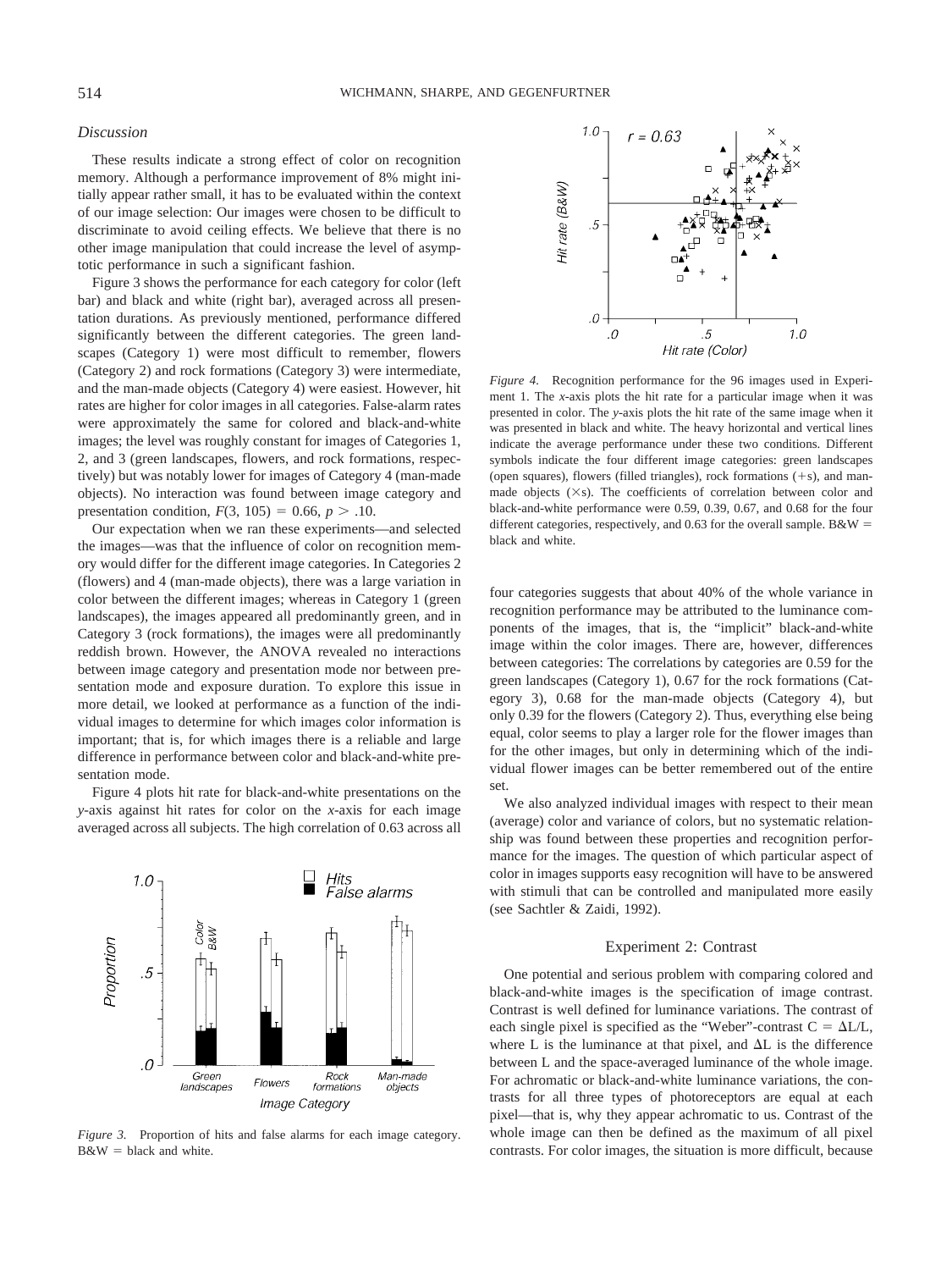at each pixel the contrasts of the three photoreceptors will typically be different. One could use a weighted sum of the longwave- (L), middlewave- (M), and shortwave- (S) sensitive cone contrasts, but there is no unique, or inherently superior, procedure for choosing the weights (Lennie & D'Zmura, 1988). If recognition rate depends on image contrast, then it is possible that the difference between color and black and white could simply be owing to an increased image contrast in the color images. To control for this parameter, we varied image contrast in Experiment 2.

#### *Method*

All methods were identical to those used in Experiment 1, except that the exposure duration was constant at 1 s, and six different image contrasts were used: 5%, 10%, 20%, 40%, 70%, and 100%. These contrasts were specified as the percentage of contrast relative to the original image. Contrast reductions were achieved by scaling the color difference of each pixel relative to the mean color. The same procedure was applied for black-and-white and color images, so that at each contrast level the luminance components of the colored and black-and-white images were identical. Thirty-four different subjects participated in Experiment 2.

#### *Results*

The results are shown in Figure 5. Hit rate on the *y*-axis is plotted against contrast on the *x*-axis. Again, there is an advantage for color over the black-and-white images, except for the very lowest contrasts of 5% and 10%, where the images were hardly visible, and, consequently, performance was essentially at chance level. What is important to note is that at contrast levels above 40%, recognition memory performance is independent of contrast—for images presented at 40%, images had less than half the contrast they have under natural viewing conditions, and, subjectively, appeared very faint, without any decrease in memory performance. Thus, contrast effects are very unlikely to account for the difference in recognition memory performance between color and black-and-white images in Experiment 1. This also excludes the possibility that the minimal contrast variations, which unavoidably arise from chromatic aberration within natural images



*Figure 5.* Proportion of correctly recognized images (hit rate) as a function of image contrast during the presentation phase. Contrast is defined as the maximum contrast of an individual pixel with respect to the fullcontrast image.  $B&W = black$  and white.

(Marimont & Wandell, 1994), account for the difference in recognition performance between color and black-and-white images.

## Experiment 3: Coding Versus Retrieval

In Experiment 2, contrast was ruled out as a possible candidate to explain the superior recognition for color images. In Experiment 3, we attempt to disentangle improved image segmentation (sensory facilitation) and internal color representation (cognitive facilitation) as possible sources of the superior recognition performance. In particular, we used a procedure to determine if sensory facilitation by itself could explain the performance differences between colored and black-and-white images.

## *Method*

The methods were the same as those used in Experiment 2, save that all images could be tested either in color or in black and white, regardless of how they were originally presented. Exposure duration was held constant at 1,000 ms. Only three different levels of contrast were used: 10%, 50%, and 100%. Thirty-one new subjects participated in Experiment 3. We counterbalanced the assignment of images to subjects in this and all subsequent experiments. If an image was presented in color for one subject, it was presented under the same conditions, but in black and white for another subject. The same counterbalancing was used for the query phase.

## *Results*

An ANOVA revealed main effects of image category, contrast, and presentation mode. In addition, there was a significant interaction between presentation mode and query mode, *F*(1,  $30) = 8.209$ ,  $p < .01$ . Figure 6 shows the interaction effect averaged across contrasts and subjects. Performance for images presented in color was significantly worse when the images were queried in black and white, and vice versa performance for images presented in black and white was worse when the same images were queried in color. However, as in the above experiments, there was a significant advantage for color presentation, at least when queried in color,  $F(1, 30) = 4.576$ ,  $p < .05$ .

## *Discussion*

If sensory facilitation alone were responsible for the superior recognition memory for color images, then the facilitation should be independent of query color and both data sets should superimpose.4 This is clearly not the case, and we conclude that sensory facilitation alone cannot account for the performance difference. The issue of whether cognitive facilitation by itself suffices to explain our results is addressed in the General Discussion, when considering the results of all five experiments together.

#### Experiment 4: Effects of Salience

Color is a very salient visual attribute, and it is an effective means of engaging visual attention (e.g., Davidoff, 1991). Hence, to establish that color indeed enhances (episodic) recognition

<sup>4</sup> One should remember that the query phase was self-paced. Fast segmentation processes are, hence, very unlikely to play a role during the query.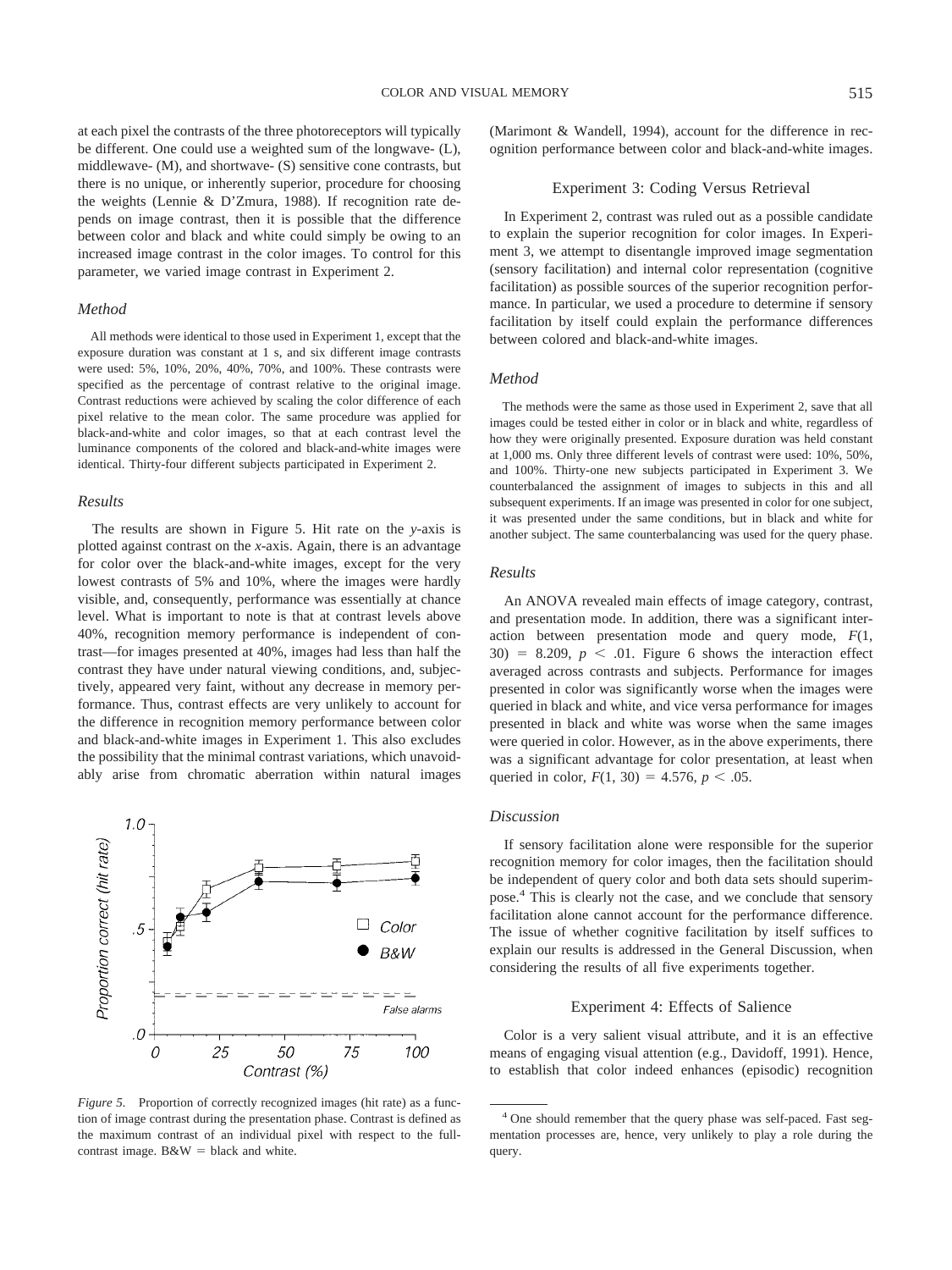

*Figure 6.* Results of Experiment 3. The *x*-axis plots whether images were presented in black and white or color. The *y*-axis plots the proportion of correctly recognized images for images queried in color and black and white.  $B&W = black$  and white.

memory and improves image segmentation, it is paramount to exclude the possibility that the superior recognition memory performance we found in our Experiments 1, 2, and 3 resulted from the unspecific effect that subjects "attended more to" or were somehow "alerted by" the colored images.

#### *Method*

The methods were similar to those used in Experiment 1, with some exceptions. First, exposure duration was held constant at 1000 ms. Second, images were always presented and tested in black and white. Third, all stimuli were presented within a frame: In Experiment 4A, we attached a black frame to half of the images. Images presented with a black frame during learning were also tested with a black frame. In Experiment 4B, we used colored frames instead of the black frame. A colored frame—randomly chosen as being either red, green, or blue—was attached to half of the images.<sup>5</sup> Again, images that were presented with a colored frame during the presentation phase were also presented with a color frame during the subsequent testing phase. Twenty different subjects participated in Experiment 4A and another twenty participated in Experiment 4B.

#### *Results*

Table 1 shows the results of Experiment 4A; Table 2 shows the results of Experiment 4B. Inspection of Table 1 suggests that the presence or absence of a black frame has no influence on recognition memory: Proportion correct across all images equaled 77.7% and 77.4% for the no-frame and black-frame conditions, respectively. Similarly, hit and false-alarm rates do not differ substantially across experimental conditions, and none of the differences were significant.

| Table 1 |  |                                              |
|---------|--|----------------------------------------------|
|         |  | <b>Effect of Black Frames on Recognition</b> |

| Response measure               | No frame       | Black frame    | t(19)        |              |
|--------------------------------|----------------|----------------|--------------|--------------|
| Proportion correct<br>Hit rate | .7773<br>.6933 | .7742<br>.7100 | 0.27<br>1.45 | .788<br>.163 |
| False alarms                   | .1388          | .1617          | 1.08         | .275         |

Table 2 *Effect of Colored Frames on Recognition*

| Response measure   | No frame | Colored frame | t(19) |         |
|--------------------|----------|---------------|-------|---------|
| Proportion correct | .7698    | .8000         | 2.51  | $.021*$ |
| Hit rate           | .6771    | .7312         | 2.48  | $.023*$ |
| False alarms       | .1375    | .1313         | 0.57  | .445    |

 $* p < .05$ .

For the colored frames of Experiment 4B, however, there is a significant improvement in recognition memory, as shown in Table 2: Proportion correct improves from 77.0% to 80.0% if colored frames surround the images during presentation and query phase. This increase in proportion correct is statistically significant,  $t(19) = 2.51, p \leq .05$ ; it results from an increased hit rate (67.7%) vs. 73.1%),  $t(19) = 2.48$ ,  $p < .05$ , with the false-alarm rate remaining unchanged (13.8% vs. 13.1%),  $t(19) = 0.57$ ,  $p > .40$ . This pattern of results is consistent with the hypothesis that colored frames increase attention or vigilance during image encoding, resulting in better retention. It should be noted that the presentation of frames per se did not have any influence on recognition memory.

#### *Discussion*

Color is a highly salient visual attribute, and presenting images within an irrelevant color frame improves recognition memory, presumably by increasing subjects' attention. However, the *effect size* of the improvement, although statistically significant, is considerably smaller than those reported in Experiments 1, 2, and 3 between color and black-and-white images of natural scenes. The improvement is only 3%,whereas it was found to be 8% in our earlier experiments. Of importance, these differences occur at the same absolute level of performance. Figure 2 shows the results of Experiment 1: Absolute levels of performance were approximately 78% correct for black and white and 86% correct for color at the longest presentation time of 1,000 ms. Here we find a performance of 77.4% across Experiments 4A and 4B for the black-and-white images—the same as the black-and-white performance of Experiment 1—but only 80% for the black-and-white images with color frames. Attentional or saliency effects clearly form part of the color advantage, but by themselves they cannot explain the effect size observed in Experiments 1, 2, and 3.

## Experiment 5: Natural Versus False Colors

One surprising aspect of our data reported in Experiment 1 is that we failed to find evidence that either color gamut or color diagnosticity improves retention: Image retention for all four categories—green landscapes, flowers, rock formations, and manmade objects—benefited similarly from the color addition despite the large variation in color gamut and color diagnosticity across the four image categories. In Experiment 5, we investigated whether memory retention is sensitive to natural versus false

<sup>5</sup> We introduced the black frame to be able to distinguish saliency effects due to the frame alone from those due to color.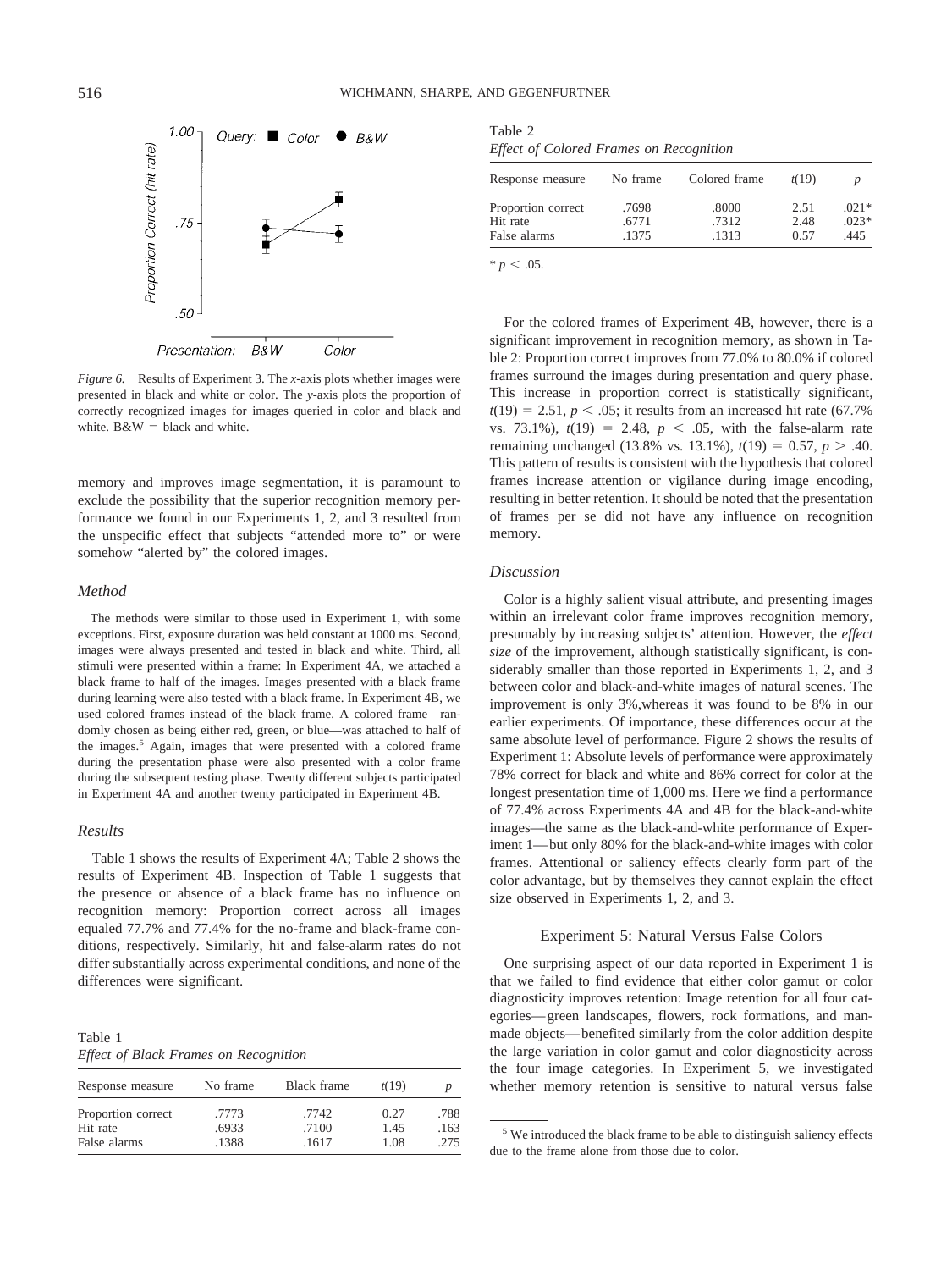colors, because all stimuli used thus far were carefully calibrated photographs of natural scenes. Even if their gamut was small (e.g., green landscapes or rock formations), or diagnosticity was low (man-made objects), none contained obviously false colors such as green skies or bluish skin tones. If, as Experiment 3 might be taken to suggest, the surface property color is retained in some form of episodic memory, it is interesting to investigate whether color per se improves memory, or whether unnaturally colored scenes are not remembered better than black-and-white scenes because the episodic memory system contains a form of "reality filter."

Additionally, an experiment with false colors offers another paradigm within which to assess the influence of color on attention. Experiment 4 suggests that color, per se, increases attention and thereby improves recognition memory. On the basis of the effect size of the improvement, we argued that this attentional effect by itself is very unlikely to account for the large improvement seen in Experiments 1, 2, and 3. One might argue, however, that although color borders increase attention, they do so less than fully colored images. Thus, the argument would be that the difference in effect size merely reflects the difference in saliency. Results obtained with natural and false colored images, however, are not subject to such a criticism, as both types of images should be equally salient.

## *Method*

The methods were similar to those used in Experiment 1, except that, first, exposure duration was held constant at 1,000 ms, and, second, images were presented and tested either in black and white, full color, or false color. The black-and-white and full color modes were identical to the ones in Experiment 1. The false colors were generated by pixelwise exchanging the red and green, and the blue and yellow components of the images. The luminance of each pixel was not changed. These color-opponent pairs—red and green, and blue and yellow—were defined with respect to the wellknown second stage, color-opponent mechanisms of human and primate vision defined both by psychophysics (Krauskopf, Williams, & Heeley, 1982) and physiology (Derrington, Krauskopf, & Lennie, 1984). For each pixel, the RGB values were first transformed into the color-opponent space, and then the signs of the red–green and blue–yellow coordinates were inverted, and finally values were transformed back into the RGB space of the display monitor. A potential consequence of the transformation procedure is that the inverted values may no longer fit into the gamut



*Figure 7.* Results of Experiment 5. Images were presented in black and white, in color, or in false color. The *y*-axis plots proportion of correct responses. B&W = black and white.

| ×<br>۰.<br>I<br>×<br>. .<br>× |  |
|-------------------------------|--|
|-------------------------------|--|

*Effect of False Colors on Recognition (Performance)*

| Response measure   | Black & white | Color | False color |
|--------------------|---------------|-------|-------------|
| Proportion correct | .7743         | .8281 | .7865       |
| Hit rate           | .6910         | .7674 | .7153       |
| False alarms       | 1424          | .1111 | .1424       |

of the monitor. Fortunately, this typically happened for less than 5% of the pixels. For those pixels that were outside the gamut of the monitor, the corresponding color values were fit into the gamut by reducing the saturation slightly. The overall effect of the false color manipulation was to produce highly unnatural looking pictures, with, for example, bluish skin tones or reddish grass tones. It is important to note that this method of creating false colors leaves the image structure unchanged: color-object boundaries are still color-object boundaries, and the luminance image does not change either. Twenty subjects who had not participated in any of the other experiments participated in Experiment 5.

#### *Results*

Figure 7 shows proportion correct recognition as a bar chart, with the three conditions (black and white, color, and false color) along the *x*-axis.

Table 3 shows proportion correct, hit rates, and false alarms for the three conditions; Table 4 shows the results of pairwise *t* tests on the proportions correct. As in all previous experiments, color images are better remembered than black-and-white images  $(82.8\%$  correct vs. 77.4%;  $p < .05$ ). False colored images, however, are not remembered better than black-and-white images  $(78.7\%$  correct vs.  $77.4\%$ ;  $p \leq .58$ ). The difference between naturally colored and false colored images (82.8% correct vs. 78.7%) approaches significance ( $p < .07$ ). Again, as before, the improved memory performance for naturally colored images over black-and-white and falsely colored images is largely due to an increased hit rate and not to differences in the false-alarm rate.

In addition, we calculated the correlation coefficient between correctly remembered images between the three different conditions across subjects. The correlation coefficient,  $\rho$ , equals  $0.8545$ between black-and-white and naturally colored images. This indicates that 73% of the total variance across subjects is accounted for by the subjects' memory: Subjects' color recognition performance was well predicted by their black-and-white recognition score. For the natural color and false color images, however,  $\rho$  is only 0.5566, significantly lower than 0.8545 ( $p < .05$ ), and  $\rho = 0.4768$  between false color and black-and-white images (significantly different, *p* - .05). Thus it appears as if factors other than subjects' (episodic) recognition memory played a major role in the recognition of the falsely colored images. Perhaps subjects focused predominantly on

Table 4 *Effect of False Colors on Recognition (t Tests)*

| Comparison                       | t(17)     |         |
|----------------------------------|-----------|---------|
| Black & white versus color       | $-4.7868$ | $.019*$ |
| Black & white versus false color | $-0.5552$ | .580    |
| Color versus false color         | 1.9438    | .069    |

 $* p < .05$ .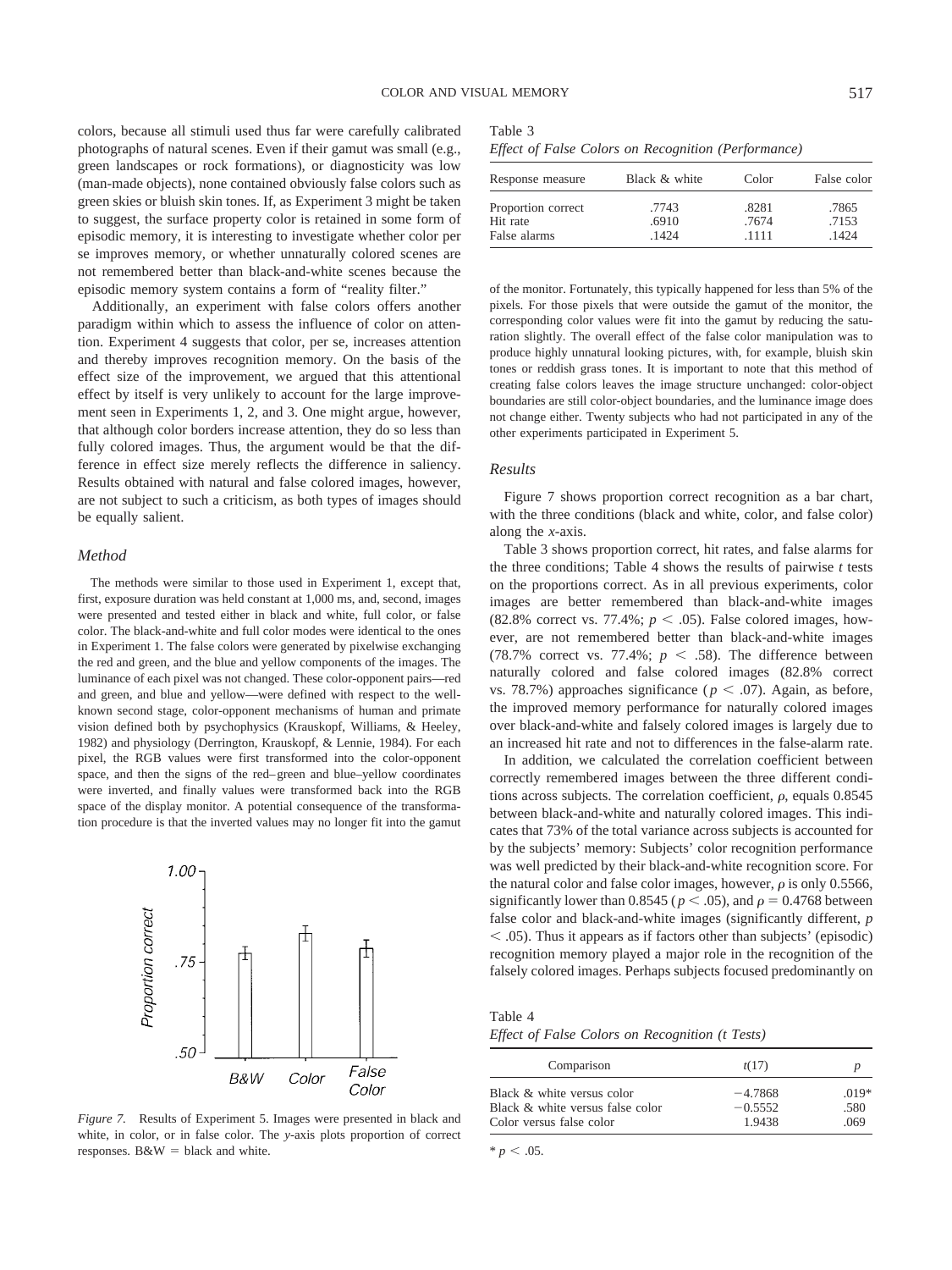particularly unusually colored objects or scene regions instead of encoding the whole scene.

## *Discussion*

Experiment 5 suggests an interaction between the surface colors of natural scenes and internalized knowledge about what colors occur in the world. False color images provide as informationally rich images as do natural color images, but the human visual and/or memory systems fail to exploit this additional information over black-and-white images. It should be noted that internalized knowledge about the gamut of natural colors differs from color diagnosticity: false colored man-made objects embedded in (false colored) natural scenes are remembered significantly worse than their "true" colored counterparts, despite the objects themselves having no true colors. However, not having a true color is not the same as having possibly any random color: even man-made objects, such as a car, have, for example, usually a fairly saturated color rather than any imaginable color.

Finally, the results of Experiment 5 provide further evidence that there is more to color in recognition memory than merely increased salience or attention: False colors are visually very salient, and there is no reason to suppose that they should be less salient than natural colors, but they do not result in improved recognition memory.

## General Discussion

Our series of experiments strongly suggests that color plays an important role in recognition memory for natural scenes. Recognition memory for color images benefits from several factors.

# *1. Color Information Is Stored in Memory: Cognitive Facilitation*

Particularly, the strong interaction observed in Experiment 3 between study and query color is incompatible with the notion that all color improvement is due to sensory facilitation. Further, the results of Experiments 4 and 5 demonstrate that attentional or saliency factors by themselves, or in combination with sensory facilitation, too, are insufficient to explain the large increase in recognition performance observed with color images. Hence, we are confident having demonstrated that the surface property color is, at least for (complex) natural images, stored in memory. Of interest, we find an interaction between conceptual prior knowledge about scenes and the benefit color bestows on memory retention. The results of Experiment 5 using false colors provide ample evidence that presentation of color per se (together with sensory facilitation and attentional alerting) is insufficient to boost recognition memory substantially: Sensory information (surface color) and conceptual knowledge must not be in conflict for the benefit to occur, that is, for the surface color to be actually stored in memory.

Finally, these results accord with previous, albeit less controlled, studies by Homa and Viera (1988) and Suzuki and Takahashi (1997). Taken together with the large literature failing to find (significant) effects of color on object recognition and identification (e.g., Biederman & Ju, 1988; Davidoff & Ostergaard, 1988; Joseph & Proffitt, 1996; Ostergaard & Davidoff, 1985), our results support Schacter and Cooper's (Cooper & Schacter, 1992; Cooper et al., 1992; Schacter et al., 1990, 1991) notion of human multiplememory systems.

At least two memory components are implied by our results and those of others on the effects of color on human memory: first, an achromatic object system (structural description system*)* and, second, a more surface-based episodic memory system storing color information, at least if this information accords with conceptual color knowledge. Clearly, this need not be an exhaustive list of possible components of such a multiple memory system.

This conclusion of ours is consistent with a recent study of Oliva and Schyns (2000) who found (diagnostic) color information to be beneficial in a scene recognition paradigm. Although our results agree with Tanaka, Weiskopf, and Williams (2001) on the importance of the surface property color as part of the memory representation of natural scenes, we differ in our conclusions: they argue for a single "shape+surface" model of object recognition, whereas we believe the literature is more readily accounted for in terms of the multiple memory systems hypothesis.

#### *2. Color Increases Attention*

Experiment 4 shows that the well-known saliency of color (Davidoff, 1991) can improve recognition memory, most probably owing to a nonspecific increase in attention. However, given that the effect size was much smaller than that observed in Experiments 1, 2, and 3, and given that false colors (Experiment 5) showed an even less-pronounced effect on recognition performance, we are led to conclude that saliency could at best provide a small fraction of the improvement we observed in recognition memory of color over black-and-white images.

# *3. Color Benefits From Improved Segmentation: Sensory Facilitation*

Our conclusion that there is a sensory facilitation component associated with color information is more controversial than our other conclusions, and remains speculative. However, the relation between presentation duration and image recognition shown in Experiment 1 suggests that sensory factors, such as fast image segmentation, might also contribute. Hit rates for color and for black-and-white images as a function of presentation duration (Figure 2) were nearly perfect copies of each other, with color performance always being better by about 8%. The shape of the curves is quite similar to the information transfer curves typically observed when sensory (or iconic) memory is converted into a more durable form of storage, short-term memory (Gegenfurtner & Sperling, 1993). Assuming that any benefits occurring at very short (50 ms) exposures would have to take place at a very early processing level, this result might be taken to support a low-level or sensory contribution to the color recognition memory superiority. (Particularly, because the effect is not only present but already fully developed at 50 ms.)

A second argument in favor of a sensory contribution to the observed color recognition memory superiority comes from the effect's independence of diagnosticity—exactly what would be predicted for sensory facilitation. For the landscapes and for the rock formations, the color information appears, at least superficially, rather redundant, whereas it appears highly important for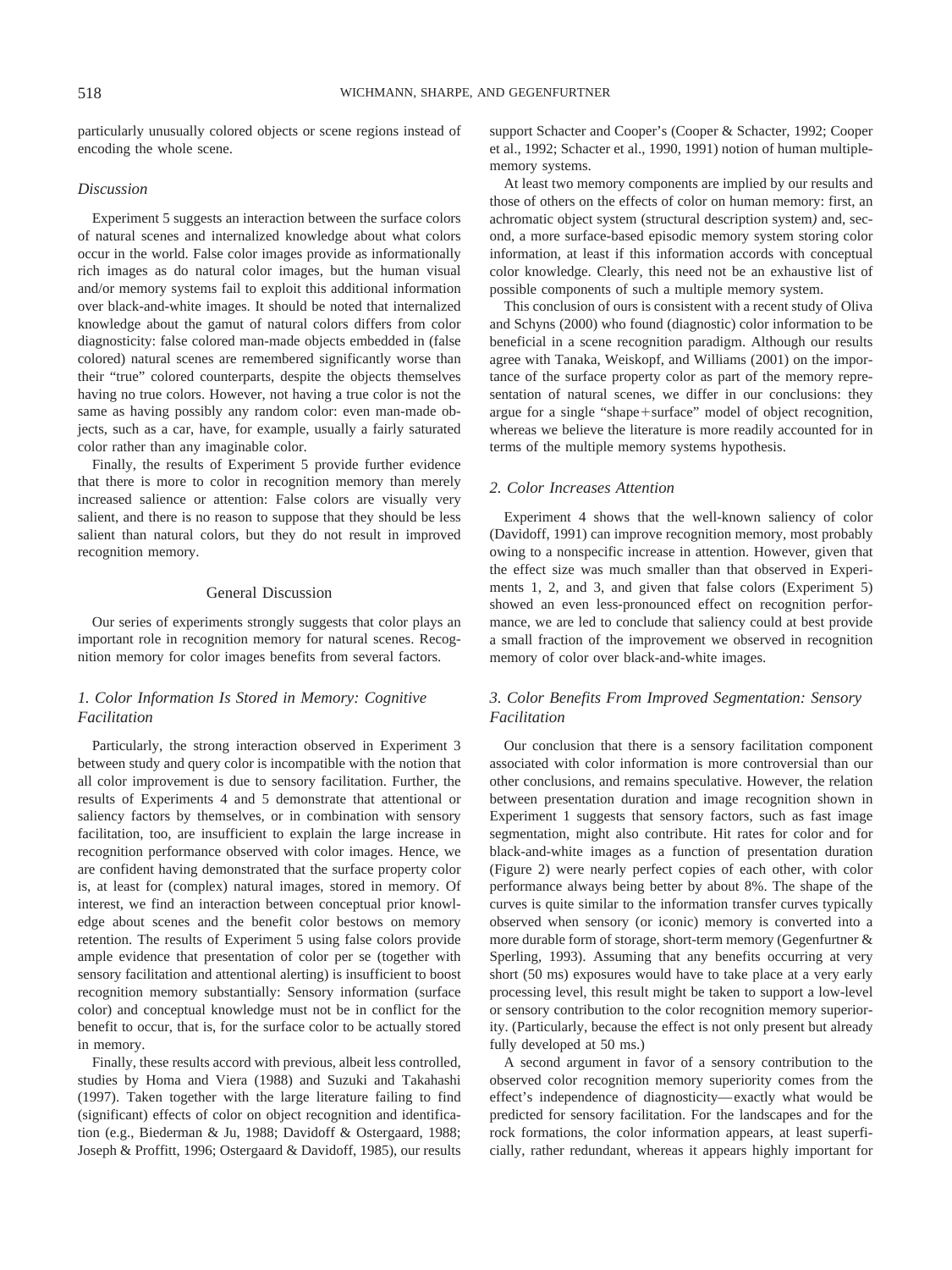the flower images. (The surface property "color" is much richer for flowers than, say, for rock formations). Nevertheless, all categories benefited similarly from the added chromatic information. A purely cognitive facilitation––through the enriched surfaceproperty color of the images––would not necessarily be expected for the green landscapes and rock formations.

Finally, even if these arguments in favor of sensory facilitation should be rejected by future research, suggesting that the increased recognition performance was purely cognitive and attentional in origin, it should not be overlooked that the extraction of chromatic information must be very fast—the features coding color would have to be processed within the initial 50 ms. Given that within this time period absolute performance is still close to chance, this seems to imply that color is being processed faster than most other features, in conflict with physiological observations that processing of color is slower, if anything, in the visual cortex (Munk, Nowak, Girard, Chounlamountri, & Bullier, 1995). Unfortunately this intriguing issue is not easy to resolve within the present paradigm because presentation times shorter than 50 ms cannot be used. Memory performance for our stimuli would simply be too low. Using a delayed match-to-sample task paradigm, however, Gegenfurtner and Rieger (2000) recently found color recognition memory for images of natural scenes to be superior to that for black-and-white images of the same scenes for presentation times as short as 16 ms. The details of their results (see Gegenfurtner & Rieger, 2000, Figure 2, p. 807) provide strong evidence that some of the recognition memory advantage of color results from fast sensory processes, very likely from improved image segmentation.

# *4. Low-Level Sensory Parameters and Recognition Memory*

As mentioned in our introduction, there have been comparatively few studies investigating the relationship between early sensory processing and memory capacity for pictures (Bartlett et al., 1987; Cave et al., 1996; Engelkamp, 1990; Homa & Viera, 1988; Jolicoeur, 1987; Park & Mason, 1982). Our results indicate that the sensory factors we studied—other than color—that is, presentation duration and contrast, play no major role once stimuli are visible. For presentation durations longer than 500 ms and for contrasts above 25%, memory performance reaches asymptotic values despite the complexity of our stimuli. Thus (low-level) sensory factors such as contrast appear to predominantly influence the transfer of information into short-term visual memory. Contrary to color, they do not appear to affect, or be part of, the representation of information in long-term memory.

#### References

- Anglin, G. J., & Levie, W. H. (1985). Role of visual richness in picture recognition memory. *Perceptual and Motor Skills, 61*, 1303–1306.
- Barsalou, L. W. (1989). Intraconcept similarity and its implications for interconcept similarity. In S. Vosniadou & A. Ortony (Eds.), *Similarity and analogical reasoning* (pp. 76–121). Cambridge, England: Cambridge University Press.
- Bartlett, J. C., Gernsbacher, M. A., & Till, R. E. (1987). Remembering left–right orientation of pictures. *Journal of Experimental Psychology: Learning, Memory, and Cognition, 13,* 27–35.
- Biederman, I. (1987). Recognition-by-components: A theory of human image understanding. *Psychological Review, 94,* 115–147.
- Biederman, I., & Ju, G. (1988). Surface versus edge-based determinants of visual recognition. *Cognitive Psychology*, *20*, 38–64.
- Borges, M. A., Stepnowsky, M. A., & Holt, L. H. (1977). Recall and recognition of words and pictures by adults and children. *Bulletin of the Psychonomic Society*, *9*, 113–114.
- Brodie, E. E., Wallace, A. M., & Sharrat, B. (1991). Effect of surface characteristics and style of production on naming and verification of pictorial stimuli. *American Journal of Psychology, 104,* 517–545.
- Carmichael, L., Hogan, H. P., & Walter, A. A. (1932). An experimental study of the effect of language on the reproduction of visually perceived forms. *Journal of Experimental Psychology, 15*, 73–86.
- Cave, C. B., Bost, P. R., & Cobb, R. E. (1996). Effects of color and pattern on implicit and explicit picture memory. *Journal of Experimental Psychology: Learning, Memory, and Cognition, 22*, 639–653.
- Cooper, L. A., & Schacter, D. L. (1992). Dissociations between structural and episodic representations of visual objects. *Current Directions in Psychological Science, 1*, 141–146.
- Cooper, L. A., Schacter, D. L., Ballesteros, S., & Moore, C. (1992). Priming and recognition of transformed three-dimensional objects: Effects of size and reflection. *Journal of Experimental Psychology: Learning, Memory, and Cognition, 18*, 43–57.
- Daniel, T. C. (1972). Nature of the effect of verbal labels on recognition memory for form. *Journal of Experimental Psychology, 96*, 152–157.
- Davidoff, J. B. (1991). *Cognition through color.* Cambridge, MA: MIT Press.
- Davidoff, J. B., & Oostergaard, A. L. (1988). The role of colour in categorical judgements. *Quarterly Journal of Experimental Psychology: Human Experimental Psychology*, *40*(A), 533–544.
- Derrington, A. M., Krauskopf, J., & Lennie, P. (1984). Chromatic mechanisms in lateral geniculate nucleus of macaque. *Journal of Physiology (London), 357*, 241–265.
- Edelman, S. (1999). *Representation and recognition in vision*. Cambridge, MA: MIT Press.
- Engelkamp, J. (1990). *Das menschliche gedächtnis* [Human memory]. Stuttgart, Germany: Hogrefe.
- Farah, M. J. (1990). *Visual agnosia*. Cambridge, MA: MIT Press.
- Farah, M. J., Rochlin, R., & Klein, K. L. (1994). Orientation invariance and geometric primitives in shape recognition. *Cognitive Science*, *18*, 325– 344.
- Gegenfurtner, K. R., & Rieger, J. (2000). Sensory and cognitive contributions of color to the recognition of natural scenes. *Current Biology*, *10*, 805–808.
- Gegenfurtner, K. R., & Sharpe, L. T. (1999). *Color vision: From genes to perception.* Cambridge, England: Cambridge University Press.
- Gegenfurtner, K. R., & Sperling, G. (1993). Information transfer in iconic memory experiments. *Journal of Experimental Psychology: Human Perception and Performance, 19*, 845–866.
- Geisler, W. S., & Chou, K. -L. (1995) Separation of low-level and highlevel factors in complex tasks: Visual search. *Psychological Review*, *102*, 356–378.
- Hanna, A., & Remington, R. (1996). The representation of color and form in long-term memory. *Memory & Cognition, 24,* 322–330.
- Healey, G. (1989). Using color for geometry-insensitive segmentation. *Journal of the Optical Society of America A, 6*, 920–937.
- Healey, G. (1992). Segmenting images using normalized color. *IEEE Transactions on Systems, Man, & Cybernetics, 22*, 64–73.
- Herrnstein, R. J. (1985). Riddles of natural categorization. *Philosophical Transactions of Royal Society of London, Series B, 308*, 129–144.
- Homa, D., & Viera, C. (1988). Long-term memory for pictures under conditions of thematically related foils. *Memory & Cognition, 16*, 411– 421.
- Humphrey, G. K., Goodale, M. A., Jakobson, L. S., & Servos, P. (1994). The role of surface information in object recognition: Studies of a visual form agnosic and normal subjects. *Perception, 23*, 1457–1481.